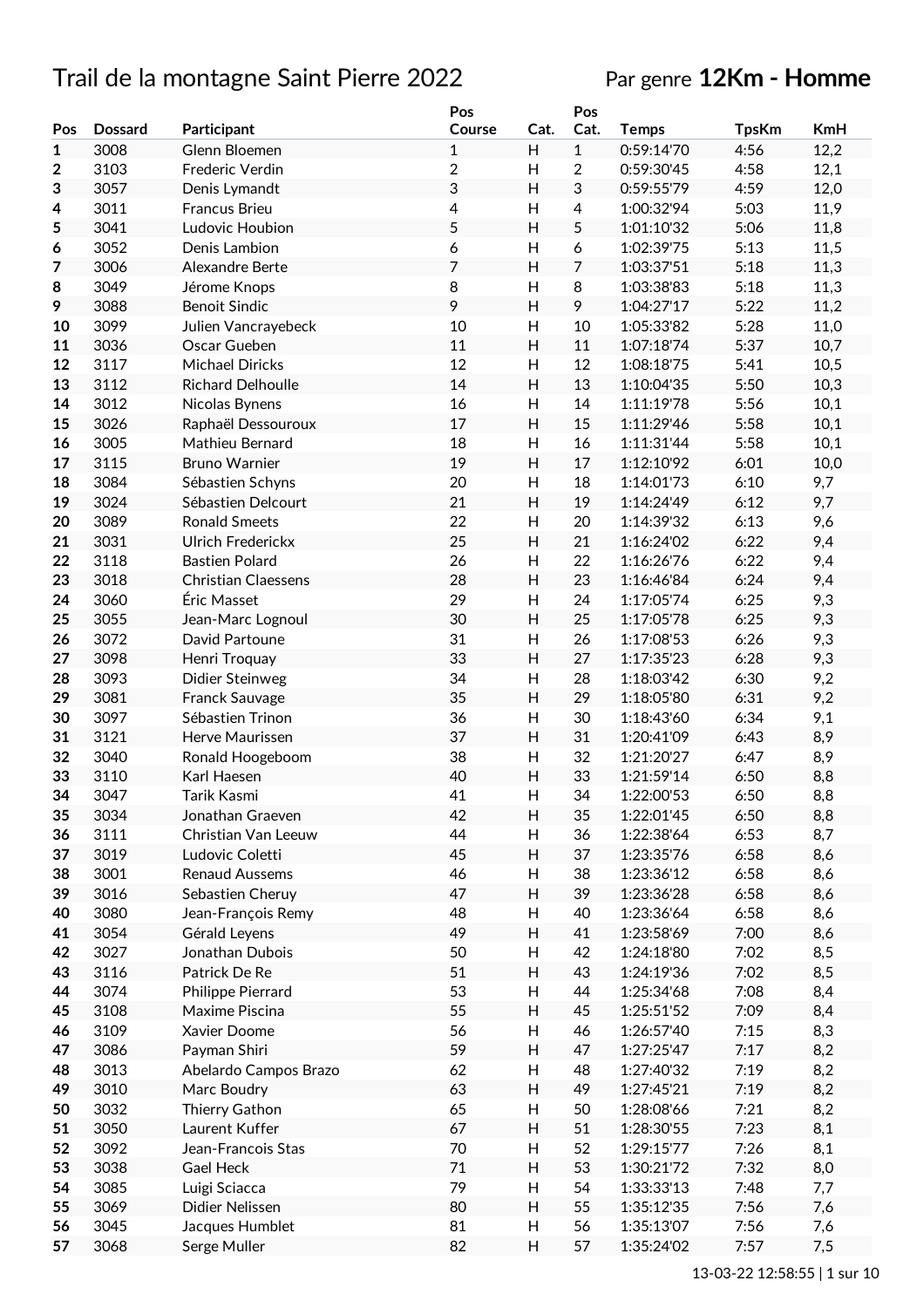# Trail de la montagne Saint Pierre 2022

# Par genre **12Km - Homme**

|     |                |                        | Pos    |      | Pos  |              |              |            |
|-----|----------------|------------------------|--------|------|------|--------------|--------------|------------|
| Pos | <b>Dossard</b> | Participant            | Course | Cat. | Cat. | <b>Temps</b> | <b>TpsKm</b> | <b>KmH</b> |
| 58  | 3071           | Marc Notelaers         | 83     | н    | 58   | 1:35:35'36   | 7:58         | 7,5        |
| 59  | 3079           | Olivier Reip           | 86     | н    | 59   | 1:36:10'17   | 8:01         | 7,5        |
| 60  | 3114           | André Warnier          | 93     | н    | 60   | 1:39:49'74   | 8:19         | 7,2        |
| 61  | 3102           | Alain Verbiest         | 96     | н    | 61   | 1:43:00'84   | 8:35         | 7,0        |
| 62  | 3065           | Olivier Minguet        | 98     | н    | 62   | 1:43:43'40   | 8:38         | 6,9        |
| 63  | 3066           | Stanislaw Mlotkowski   | 100    | н    | 63   | 1:43:55'03   | 8:40         | 6,9        |
| 64  | 3100           | Juan-Marco Vanderkelen | 101    | н    | 64   | 1:47:59'45   | 9:00         | 6,7        |
| 65  | 3003           | Philippe Beaurain      | 102    | н    | 65   | 1:48:45'75   | 9:04         | 6,6        |
| 66  | 3078           | Luc Pollard            | 104    | н    | 66   | 1:51:46'38   | 9:19         | 6,4        |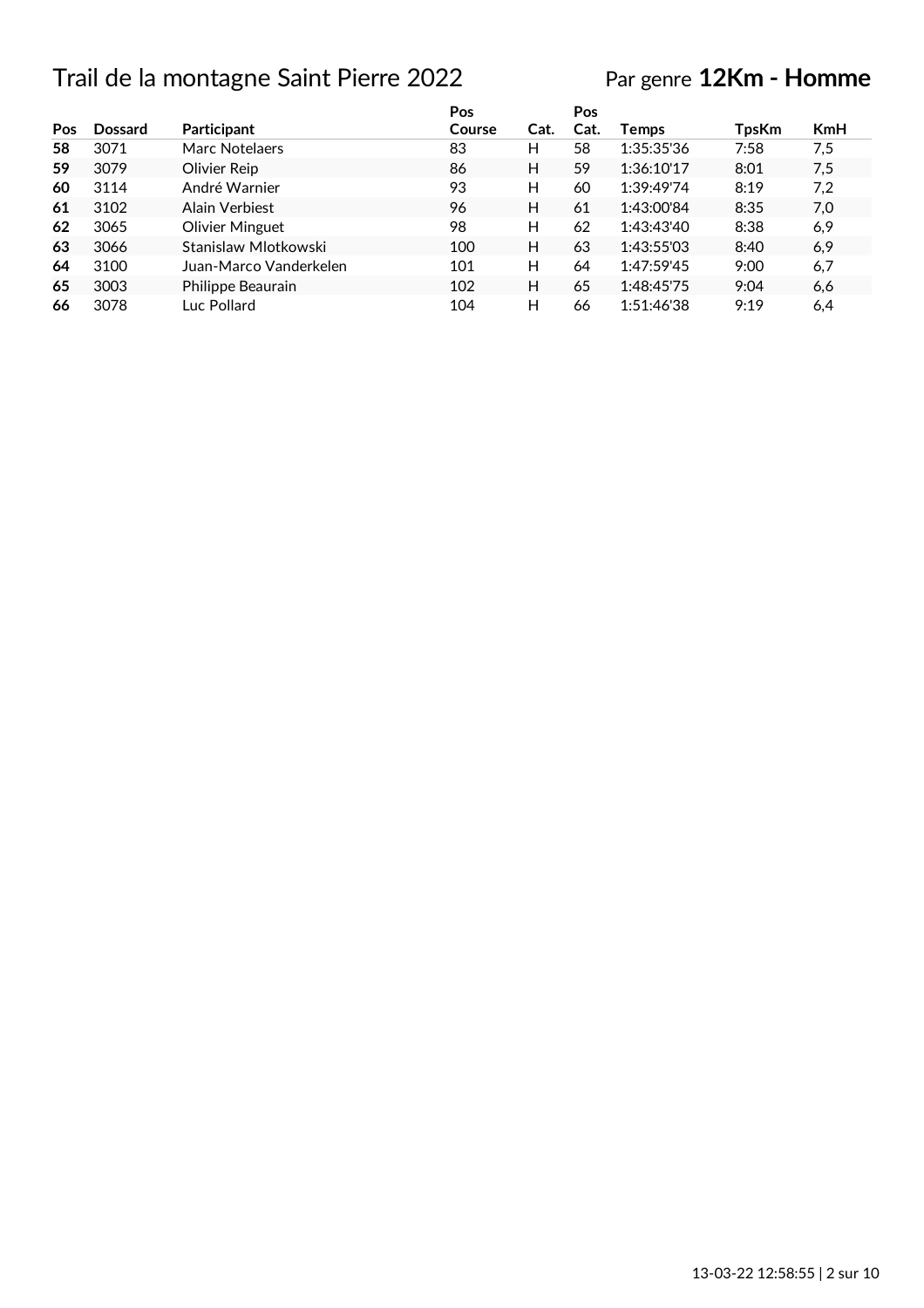# Trail de la montagne Saint Pierre 2022 Par genre **12Km - Femme**

|              |                |                            | Pos    |      | Pos            |              |              |            |
|--------------|----------------|----------------------------|--------|------|----------------|--------------|--------------|------------|
| Pos          | <b>Dossard</b> | Participant                | Course | Cat. | Cat.           | <b>Temps</b> | <b>TpsKm</b> | <b>KmH</b> |
| $\mathbf{1}$ | 3122           | Margaux Ernst              | 13     | F    | $\mathbf{1}$   | 1:08:46'78   | 5:44         | 10,5       |
| 2            | 3083           | Virginie Schippers         | 15     | F    | $\overline{2}$ | 1:10:17'44   | 5:52         | 10,2       |
| 3            | 3023           | Sylvie Delcour             | 23     | F    | 3              | 1:14:40'38   | 6:13         | 9,6        |
| 4            | 3062           | Émilie Mawet               | 24     | F    | 4              | 1:16:09'55   | 6:21         | 9,5        |
| 5            | 3025           | Sarah Delcroix             | 27     | F    | 5              | 1:16:33'56   | 6:23         | 9,4        |
| 6            | 3091           | Camille Snoeck             | 32     | F    | 6              | 1:17:17'96   | 6:26         | 9,3        |
| 7            | 3106           | Caro Wattiez               | 39     | F    | 7              | 1:21:56'01   | 6:50         | 8,8        |
| 8            | 3042           | <b>Anouk Humblet</b>       | 43     | F    | 8              | 1:22:06'51   | 6:50         | 8,8        |
| 9            | 3030           | Françoise Forthomme        | 52     | F    | 9              | 1:25:23'12   | 7:07         | 8,4        |
| 10           | 3059           | Géraldine Massart          | 54     | F    | 10             | 1:25:42'26   | 7:08         | 8,4        |
| 11           | 3105           | Nicole Vlek                | 57     | F    | 11             | 1:27:13'64   | 7:16         | 8,3        |
| 12           | 3022           | Sarah Daniëls              | 58     | F    | 12             | 1:27:23'53   | 7:17         | 8,2        |
| 13           | 3053           | Marie Leclerc              | 60     | F    | 13             | 1:27:34'15   | 7:18         | 8,2        |
| 14           | 3082           | <b>Frede Schellings</b>    | 61     | F    | 14             | 1:27:34'25   | 7:18         | 8,2        |
| 15           | 3067           | Caroline Monin             | 64     | F    | 15             | 1:28:04'02   | 7:20         | 8,2        |
| 16           | 3051           | Mérédith Lahaye            | 66     | F    | 16             | 1:28:19'13   | 7:22         | 8,2        |
| 17           | 3095           | Muriel Stubbe              | 68     | F    | 17             | 1:28:33'50   | 7:23         | 8,1        |
| 18           | 3015           | <b>Benedicte Charlot</b>   | 69     | F    | 18             | 1:28:34'89   | 7:23         | 8,1        |
| 19           | 3020           | Isabelle Crutzen           | 72     | F    | 19             | 1:30:22'90   | 7:32         | 8,0        |
| 20           | 3120           | Audrey Welter              | 73     | F    | 20             | 1:31:05'43   | 7:35         | 7,9        |
| 21           | 3070           | Delphine Nguyen Dang       | 74     | F    | 21             | 1:31:17'06   | 7:37         | 7,9        |
| 22           | 3119           | Sarah Sonneau              | 75     | F    | 22             | 1:31:19'10   | 7:37         | 7,9        |
| 23           | 3064           | Nathalie Micheroux         | 76     | F    | 23             | 1:31:50'36   | 7:39         | 7,8        |
| 24           | 3101           | Stéphanie Vandevelde       | 77     | F    | 24             | 1:31:51'37   | 7:39         | 7,8        |
| 25           | 3009           | Vinciane Boniver           | 78     | F    | 25             | 1:33:21'94   | 7:47         | 7,7        |
| 26           | 3046           | Vanessa Jans               | 84     | F    | 26             | 1:35:37'35   | 7:58         | 7,5        |
| 27           | 3056           | Nathalie Longree           | 85     | F    | 27             | 1:35:41'36   | 7:58         | 7,5        |
| 28           | 3021           | Geneviève Daman            | 87     | F    | 28             | 1:36:10'27   | 8:01         | 7,5        |
| 29           | 3087           | <b>Emilie Simon</b>        | 88     | F    | 29             | 1:36:10'52   | 8:01         | 7,5        |
| 30           | 3113           | Catherine Frenay           | 89     | F    | 30             | 1:38:28'38   | 8:13         | 7,3        |
| 31           | 3007           | Nathalie Bertrand          | 90     | F    | 31             | 1:38:30'56   | 8:13         | 7,3        |
| 32           | 3014           | Valérie Charlier           | 91     | F    | 32             | 1:38:30'89   | 8:13         | 7,3        |
| 33           | 3033           | <b>Anne Marie Gengoux</b>  | 92     | F    | 33             | 1:38:44'44   | 8:14         | 7,3        |
| 34           | 3058           | <b>Christelle Mannens</b>  | 94     | F    | 34             | 1:41:18'95   | 8:26         | 7,1        |
| 35           | 3028           | <b>Catherine Fafchamps</b> | 95     | F    | 35             | 1:42:59'97   | 8:35         | 7,0        |
| 36           | 3039           | Virginie Henquet           | 97     | F    | 36             | 1:43:09'73   | 8:36         | 7,0        |
| 37           | 3076           | Sophie Pironnet            | 99     | F    | 37             | 1:43:43'76   | 8:38         | 6,9        |
| 38           | 3104           | Véronique Verlaine         | 103    | F    | 38             | 1:48:46'40   | 9:04         | 6,6        |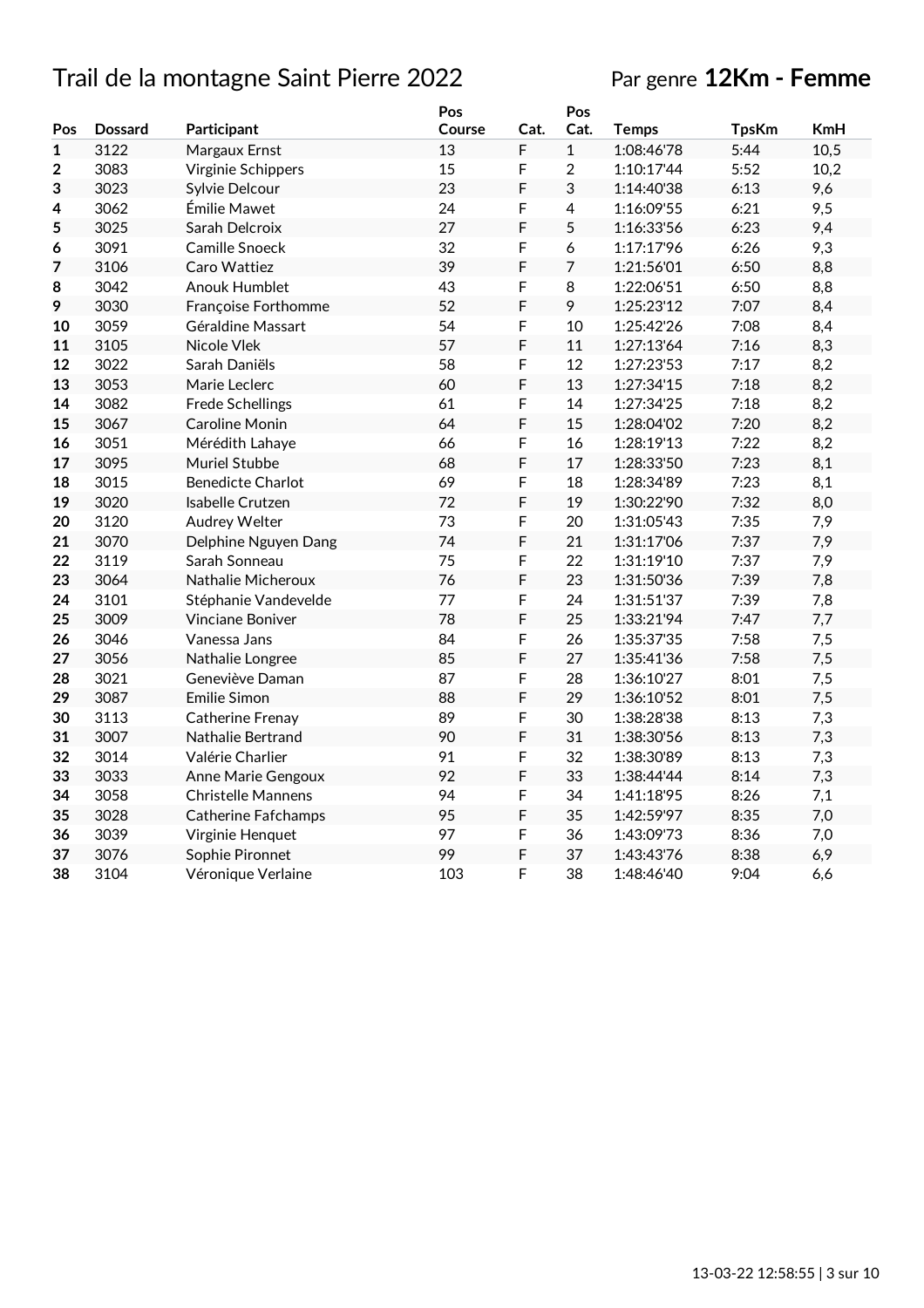# Trail de la montagne Saint Pierre 2022 Par genre **18Km - Homme**

|              |                |                          | Pos            |                           | Pos            |              |              |      |
|--------------|----------------|--------------------------|----------------|---------------------------|----------------|--------------|--------------|------|
| Pos          | <b>Dossard</b> | Participant              | Course         | Cat.                      | Cat.           | <b>Temps</b> | <b>TpsKm</b> | KmH  |
| $\mathbf{1}$ | 4086           | Jérôme Leduc             | $\mathbf{1}$   | H                         | $\mathbf{1}$   | 1:18:00'14   | 4:20         | 13,8 |
| 2            | 4073           | François Jockin          | $\overline{c}$ | H                         | $\overline{2}$ | 1:18:19'98   | 4:21         | 13,8 |
| 3            | 4154           | Simon Willamme           | 3              | H                         | 3              | 1:19:42'38   | 4:26         | 13,5 |
| 4            | 4032           | Cédric Defawes           | 4              | $\boldsymbol{\mathsf{H}}$ | 4              | 1:19:50'24   | 4:26         | 13,5 |
| 5            | 4018           | Hugues Celentin          | 5              | H                         | 5              | 1:20:19'17   | 4:28         | 13,4 |
|              |                |                          |                |                           |                |              | 4:31         |      |
| 6            | 4115           | Jonathan Prenten         | 6              | H                         | 6              | 1:21:21'68   |              | 13,3 |
| 7            | 4072           | Kristof Janssen          | $\overline{7}$ | H                         | $\overline{7}$ | 1:24:02'96   | 4:40         | 12,8 |
| 8            | 4002           | <b>Benoit Albert</b>     | 8              | $\boldsymbol{\mathsf{H}}$ | 8              | 1:24:10'87   | 4:41         | 12,8 |
| 9            | 4096           | Christophe Luyckx        | 9              | H                         | 9              | 1:26:58'79   | 4:50         | 12,4 |
| 10           | 4127           | Raphael Schmits          | 10             | H                         | $10\,$         | 1:27:17'00   | 4:51         | 12,4 |
| 11           | 4074           | Bernard Joseph           | 11             | H                         | 11             | 1:27:54'73   | 4:53         | 12,3 |
| 12           | 4112           | <b>Vincent Pinsart</b>   | 12             | H                         | 12             | 1:30:07'18   | 5:01         | 12,0 |
| 13           | 4165           | ? Delfosse               | 13             | Н                         | 13             | 1:30:26'63   | 5:01         | 11,9 |
| 14           | 4057           | Gertjan Geelen           | 14             | Н                         | 14             | 1:30:29'67   | 5:02         | 11,9 |
| 15           | 4171           | Pascal Dewallef          | 15             | $\boldsymbol{\mathsf{H}}$ | 15             | 1:31:01'70   | 5:04         | 11,9 |
| 16           | 4038           | Thomas Deprez            | 16             | H                         | 16             | 1:31:02'44   | 5:04         | 11,9 |
| 17           | 4055           | Benoît Frémalle          | 17             | H                         | 17             | 1:31:03'53   | 5:04         | 11,9 |
| 18           | 4009           | Gregory Bonomo           | 18             | $\boldsymbol{\mathsf{H}}$ | 18             | 1:31:39'08   | 5:05         | 11,8 |
|              |                |                          |                |                           |                |              |              |      |
| 19           | 4088           | David Legros             | 19             | H                         | 19             | 1:31:51'66   | 5:06         | 11,8 |
| 20           | 4041           | Jean-Francois Desadeleer | 20             | $\boldsymbol{\mathsf{H}}$ | 20             | 1:34:19'83   | 5:14         | 11,4 |
| 21           | 4035           | Fred Dejardin1           | 21             | H                         | 21             | 1:34:37'78   | 5:16         | 11,4 |
| 22           | 4037           | Pascal Delmotte          | 22             | $\boldsymbol{\mathsf{H}}$ | 22             | 1:36:27'84   | 5:22         | 11,2 |
| 23           | 4103           | <b>Gregory Nihon</b>     | 23             | H                         | 23             | 1:36:31'63   | 5:22         | 11,2 |
| 24           | 4166           | Francis Watar            | 24             | H                         | 24             | 1:36:37'74   | 5:22         | 11,2 |
| 25           | 4046           | Arnaud Dohmen            | 25             | $\boldsymbol{\mathsf{H}}$ | 25             | 1:37:10'96   | 5:24         | 11,1 |
| 26           | 4151           | David Vroomen            | 26             | H                         | 26             | 1:37:20'56   | 5:25         | 11,1 |
| 27           | 4172           | Pascal Darcis            | 27             | H                         | 27             | 1:38:05'69   | 5:27         | 11,0 |
| 28           | 4124           | Loic Roman-Mignon        | 28             | Н                         | 28             | 1:38:14'50   | 5:28         | 11,0 |
| 29           | 4125           | Daniel Rouhart           | 29             | H                         | 29             | 1:38:23'55   | 5:28         | 11,0 |
| 30           | 4083           | Michel Lavigne           | 30             | Н                         | 30             | 1:38:54'75   | 5:30         | 10,9 |
|              | 4117           |                          | 31             |                           |                | 1:39:05'06   |              |      |
| 31           |                | Simon Regnier            |                | $\boldsymbol{\mathsf{H}}$ | 31             |              | 5:30         | 10,9 |
| 32           | 4052           | <b>Roland Evrard</b>     | 32             | Н                         | 32             | 1:39:12'99   | 5:31         | 10,9 |
| 33           | 4066           | Xavier Heyns             | 33             | H                         | 33             | 1:39:32'86   | 5:32         | 10,8 |
| 34           | 4019           | Martin Chaumont          | 34             | H                         | 34             | 1:39:33'73   | 5:32         | 10,8 |
| 35           | 4167           | <b>Fabrice Diet</b>      | 35             | Н                         | 35             | 1:39:46'87   | 5:32         | 10,8 |
| 36           | 4089           | Laurent Leinartz         | 36             | Н                         | 36             | 1:39:49'18   | 5:33         | 10,8 |
| 37           | 4158           | <b>Gregory Happart</b>   | 38             | H                         | 37             | 1:40:00'01   | 5:34         | 10,8 |
| 38           | 4157           | <b>Bernard Schmetz</b>   | 39             | Н                         | 38             | 1:40:02'28   | 5:34         | 10,8 |
| 39           | 4155           | Ward Wygaerts            | 40             | Н                         | 39             | 1:41:23'95   | 5:38         | 10,7 |
| 40           | 4056           | Jason Frenay             | 41             | Н                         | 40             | 1:41:35'42   | 5:38         | 10,6 |
| 41           | 4105           | Yannic Otten             | 42             | Н                         | 41             | 1:41:39'44   | 5:39         | 10,6 |
| 42           | 4141           | Jerome Trippaers         | 43             | Н                         | 42             | 1:41:54'04   | 5:40         | 10,6 |
| 43           | 4029           | Arnaud De Meuleneire     | 44             | Н                         | 43             | 1:41:56'81   | 5:40         | 10,6 |
| 44           | 4156           | Renaud Xhonneux          | 45             | Н                         | 44             | 1:42:00'49   | 5:40         | 10,6 |
|              |                |                          |                |                           |                |              |              |      |
| 45           | 4169           | Xavier Franssen          | 47             | Н                         | 45             | 1:42:40'38   | 5:42         | 10,5 |
| 46           | 4118           | Raphaël Reynaers         | 48             | Н                         | 46             | 1:43:11'44   | 5:44         | 10,5 |
| 47           | 4044           | Sébastien Dessy          | 49             | H                         | 47             | 1:43:47'14   | 5:46         | 10,4 |
| 48           | 4058           | Philippe Gheury          | 50             | H                         | 48             | 1:43:47'17   | 5:46         | 10,4 |
| 49           | 4164           | David Gerarts            | 52             | Н                         | 49             | 1:44:27'60   | 5:48         | 10,3 |
| 50           | 4113           | <b>Bernard Pirlot</b>    | 53             | Н                         | 50             | 1:45:24'59   | 5:52         | 10,2 |
| 51           | 4026           | Jean-Marc Daniels        | 54             | Н                         | 51             | 1:45:27'57   | 5:52         | 10,2 |
| 52           | 4021           | Benjamin Clabodts        | 55             | Н                         | 52             | 1:45:34'95   | 5:52         | 10,2 |
| 53           | 4003           | Luc Barbé                | 56             | H                         | 53             | 1:45:54'04   | 5:53         | 10,2 |
| 54           | 4030           | Franck De Witte          | 57             | Н                         | 54             | 1:46:34'30   | 5:55         | 10,1 |
| 55           | 4068           | Michael Houbion          | 58             | Н                         | 55             | 1:46:59'94   | 5:56         | 10,1 |
| 56           | 4012           | Cédric Boulton           | 59             | Н                         | 56             | 1:47:42'17   | 5:59         | 10,0 |
|              |                |                          |                |                           |                |              |              |      |
| 57           | 4114           | Réginald Polmans         | 60             | Н                         | 57             | 1:48:34'06   | 6:02         | 9,9  |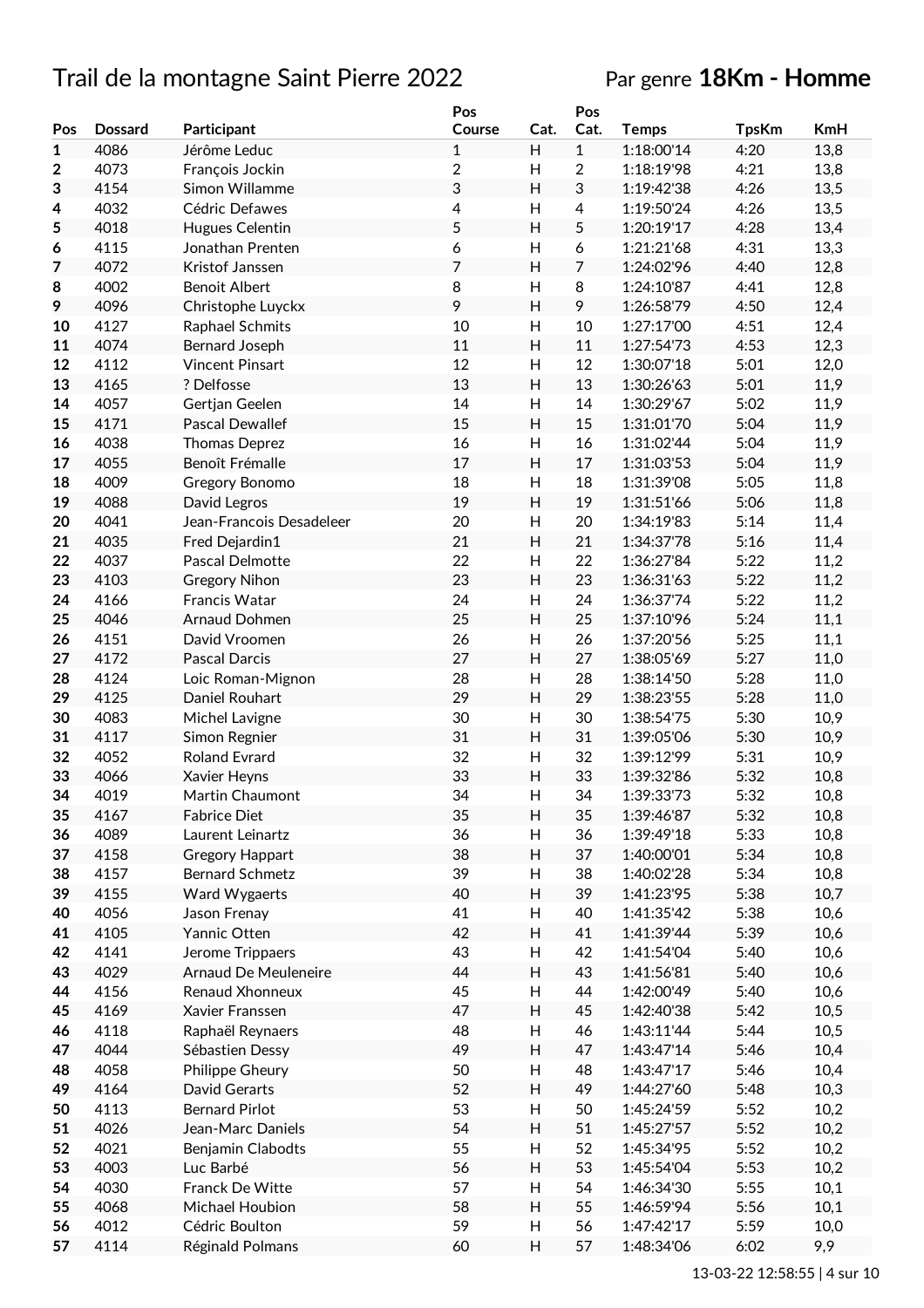# Trail de la montagne Saint Pierre 2022

# Par genre **18Km - Homme**

|     |                |                           | Pos    |                           | Pos  |              |              |            |
|-----|----------------|---------------------------|--------|---------------------------|------|--------------|--------------|------------|
| Pos | <b>Dossard</b> | Participant               | Course | Cat.                      | Cat. | <b>Temps</b> | <b>TpsKm</b> | <b>KmH</b> |
| 58  | 4101           | Serge Naus                | 61     | н                         | 58   | 1:49:08'57   | 6:04         | 9,9        |
| 59  | 4111           | Carmelo Pillitteri        | 63     | Н                         | 59   | 1:49:09'21   | 6:04         | 9,9        |
| 60  | 4020           | Armando Cimino            | 65     | Н                         | 60   | 1:49:19'59   | 6:04         | 9,9        |
|     |                | Pierre Profita            |        |                           |      |              |              |            |
| 61  | 4116           |                           | 66     | Н                         | 61   | 1:49:52'40   | 6:06         | 9,8        |
| 62  | 4106           | Giuseppe Palumbo          | 67     | Н                         | 62   | 1:50:33'97   | 6:08         | 9,8        |
| 63  | 4142           | Vincenzo Tuzzolino        | 68     | Н                         | 63   | 1:50:35'03   | 6:08         | 9,8        |
| 64  | 4126           | Eric Schidlo              | 69     | Н                         | 64   | 1:50:35'84   | 6:08         | 9,8        |
| 65  | 4095           | Serge Lowis               | 72     | H                         | 65   | 1:50:55'49   | 6:10         | 9,7        |
| 66  | 4102           | <b>Bruno Niesten</b>      | 74     | $\boldsymbol{\mathsf{H}}$ | 66   | 1:51:19'69   | 6:11         | 9,7        |
| 67  | 4022           | <b>Edouard Claessen</b>   | 75     | H                         | 67   | 1:51:32'58   | 6:12         | 9,7        |
| 68  | 4097           | <b>Bruno Marcy</b>        | 76     | Н                         | 68   | 1:53:15'88   | 6:17         | 9,5        |
| 69  | 4123           | Ten Haaf Roland           | 77     | H                         | 69   | 1:53:53'48   | 6:20         | 9,5        |
|     |                |                           |        |                           |      |              |              |            |
| 70  | 4025           | François Counet           | 78     | Н                         | 70   | 1:54:25'40   | 6:22         | 9,4        |
| 71  | 4023           | Michaël Colleye           | 80     | H                         | 71   | 1:54:32'09   | 6:22         | 9,4        |
| 72  | 4153           | Jean-Michel Warnotte      | 81     | Н                         | 72   | 1:54:32'32   | 6:22         | 9,4        |
| 73  | 4139           | Xavier Thomas             | 82     | H                         | 73   | 1:54:45'51   | 6:23         | 9,4        |
| 74  | 4043           | Kevin Dessart             | 83     | Н                         | 74   | 1:55:26'72   | 6:25         | 9,4        |
| 75  | 4071           | Maurice Immers            | 85     | H                         | 75   | 1:55:46'07   | 6:26         | 9,3        |
| 76  | 4053           | Sacha Feytongs            | 86     | $\boldsymbol{\mathsf{H}}$ | 76   | 1:56:32'38   | 6:28         | 9,3        |
| 77  | 4045           | Pierre-Yves Detro         | 87     | H                         | 77   | 1:56:37'89   | 6:29         | 9,3        |
|     |                |                           |        |                           |      |              |              |            |
| 78  | 4028           | Cédric De Cock            | 88     | $\boldsymbol{\mathsf{H}}$ | 78   | 1:56:40'61   | 6:29         | 9,3        |
| 79  | 4144           | Amélie Valentiny          | 89     | H                         | 79   | 1:57:06'26   | 6:31         | 9,2        |
| 80  | 4054           | Loic Fraikin              | 90     | H                         | 80   | 1:57:20'95   | 6:31         | 9,2        |
| 81  | 4130           | <b>Gil Simon</b>          | 91     | H                         | 81   | 1:57:44'87   | 6:32         | 9,2        |
| 82  | 4090           | Benoit Lenart             | 92     | Н                         | 82   | 1:57:46'43   | 6:32         | 9,2        |
| 83  | 4024           | <b>Geoffrey Corvers</b>   | 94     | H                         | 83   | 1:58:11'18   | 6:34         | 9,1        |
| 84  | 4064           | Xavier Gueben             | 95     | H                         | 84   | 1:58:16'78   | 6:34         | 9,1        |
| 85  | 4149           | Versteegh Vincent         | 96     | H                         | 85   | 1:58:24'84   | 6:35         | 9,1        |
| 86  | 4119           |                           | 97     | Н                         | 86   | 1:58:25'98   | 6:35         | 9,1        |
|     |                | <b>Alain Reyners</b>      |        |                           |      |              |              |            |
| 87  | 4001           | Louis Akens               | 98     | H                         | 87   | 1:58:26'51   | 6:35         | 9,1        |
| 88  | 4007           | <b>Weetjens Bert</b>      | 99     | Н                         | 88   | 1:58:30'30   | 6:35         | 9,1        |
| 89  | 4175           | <b>Gregory Diet</b>       | 100    | Н                         | 89   | 1:58:47'30   | 6:36         | 9,1        |
| 90  | 4121           | Damien Riga               | 103    | H                         | 90   | 2:00:06'92   | 6:40         | 9,0        |
| 91  | 4065           | Philippe Habran           | 104    | H                         | 91   | 2:00:38'15   | 6:42         | 9,0        |
| 92  | 4050           | Serge Douin               | 105    | Н                         | 92   | 2:01:50'71   | 6:46         | 8,9        |
| 93  | 4006           | Eric Bebronne             | 106    | H                         | 93   | 2:02:22'59   | 6:48         | 8,8        |
| 94  | 4099           | Christophe Mertens        | 107    | Н                         | 94   | 2:02:24'24   | 6:48         | 8,8        |
| 95  | 4015           | Alain Budin               | 109    | H                         | 95   | 2:02:26'40   | 6:48         | 8,8        |
|     |                | Olivier Ote               |        |                           |      |              |              |            |
| 96  | 4104           |                           | 110    | H                         | 96   | 2:02:28'13   | 6:48         | 8,8        |
| 97  | 4036           | Vincent Delhougne         | 111    | Н                         | 97   | 2:02:28'16   | 6:48         | 8,8        |
| 98  | 4059           | Michael Gillet            | 112    | H                         | 98   | 2:02:51'34   | 6:50         | 8,8        |
| 99  | 4011           | Nicolas Boucquey          | 113    | Н                         | 99   | 2:03:24'89   | 6:52         | 8,8        |
| 100 | 4049           | Renaud Douffet            | 114    | Н                         | 100  | 2:03:26'84   | 6:52         | 8,7        |
| 101 | 4159           | Philippe Licot            | 115    | Н                         | 101  | 2:03:41'96   | 6:52         | 8,7        |
| 102 | 4082           | Thomas Laurent            | 116    | Н                         | 102  | 2:03:55'61   | 6:53         | 8,7        |
| 103 | 4092           | Jean Lhoest               | 118    | Н                         | 103  | 2:05:33'10   | 6:59         | 8,6        |
| 104 | 4062           | Thierry Grootaers         | 119    | Н                         | 104  | 2:05:39'61   | 6:59         | 8,6        |
|     |                |                           |        |                           |      |              |              |            |
| 105 | 4039           | Franck Dequiedt           | 120    | H                         | 105  | 2:05:52'77   | 6:59         | 8,6        |
| 106 | 4152           | Arnaud Wagelmans          | 121    | Н                         | 106  | 2:06:26'40   | 7:01         | 8,5        |
| 107 | 4098           | Patrick Meijlaers         | 122    | Н                         | 107  | 2:07:00'36   | 7:04         | 8,5        |
| 108 | 4010           | Marc Bouche               | 125    | Н                         | 108  | 2:10:39'96   | 7:16         | 8,3        |
| 109 | 4017           | Rafael Campos Brazo       | 126    | Н                         | 109  | 2:11:07'06   | 7:17         | 8,2        |
| 110 | 4080           | <b>Tony Lattuca</b>       | 127    | Н                         | 110  | 2:11:16'05   | 7:17         | 8,2        |
| 111 | 4173           | Koen Vanstraelen          | 128    | Н                         | 111  | 2:12:37'15   | 7:22         | 8,1        |
| 112 | 4013           | <b>Brecht Breugelmans</b> | 129    | Н                         | 112  | 2:12:38'36   | 7:22         | 8,1        |
|     |                |                           |        |                           |      |              |              |            |
| 113 | 4047           | Baldassare Dolcimascolo   | 131    | Н                         | 113  | 2:13:14'89   | 7:24         | 8,1        |
| 114 | 4085           | Johan Leesen              | 133    | H                         | 114  | 2:15:02'66   | 7:30         | 8,0        |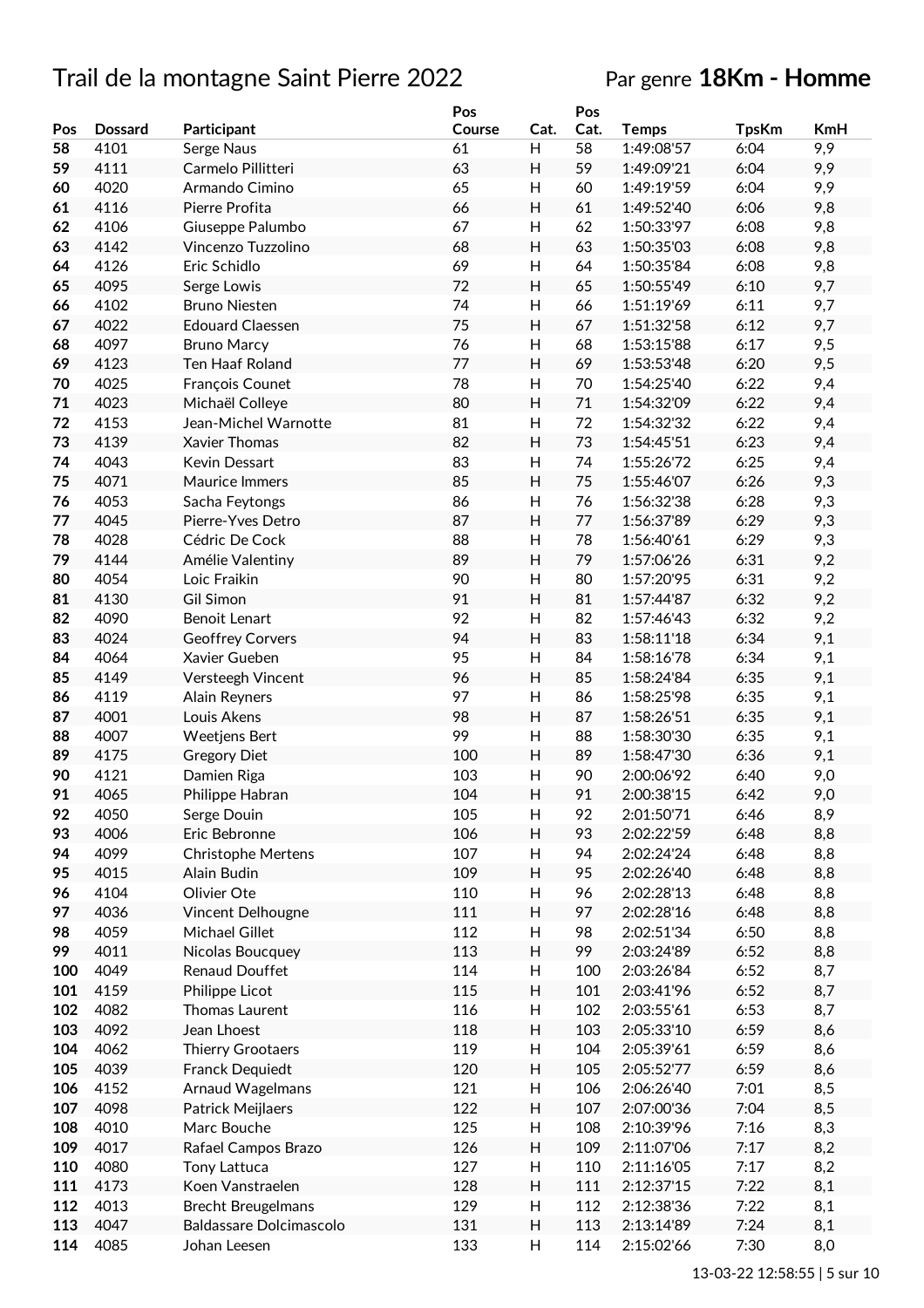# Trail de la montagne Saint Pierre 2022

# Par genre **18Km - Homme**

| Pos | <b>Dossard</b> | <b>Participant</b>   | Pos<br>Course | Cat. | Pos<br>Cat. | <b>Temps</b> | TpsKm | <b>KmH</b> |
|-----|----------------|----------------------|---------------|------|-------------|--------------|-------|------------|
|     | 115 4110       | Valère Piette        | 136           | н    | 115         | 2:16:13'44   | 7:34  | 7,9        |
| 116 | 4162           | Pierre Cenne         | 137           | н    | 116         | 2:17:51'06   | 7:40  | 7,8        |
| 117 | 4161           | <b>Phil Raskinet</b> | 140           | н    | 117         | 2:18:33'91   | 7:42  | 7,8        |
| 118 | 4131           | <b>Patrick Smits</b> | 146           | н    | 118         | 2:25:32'10   | 8:05  | 7.4        |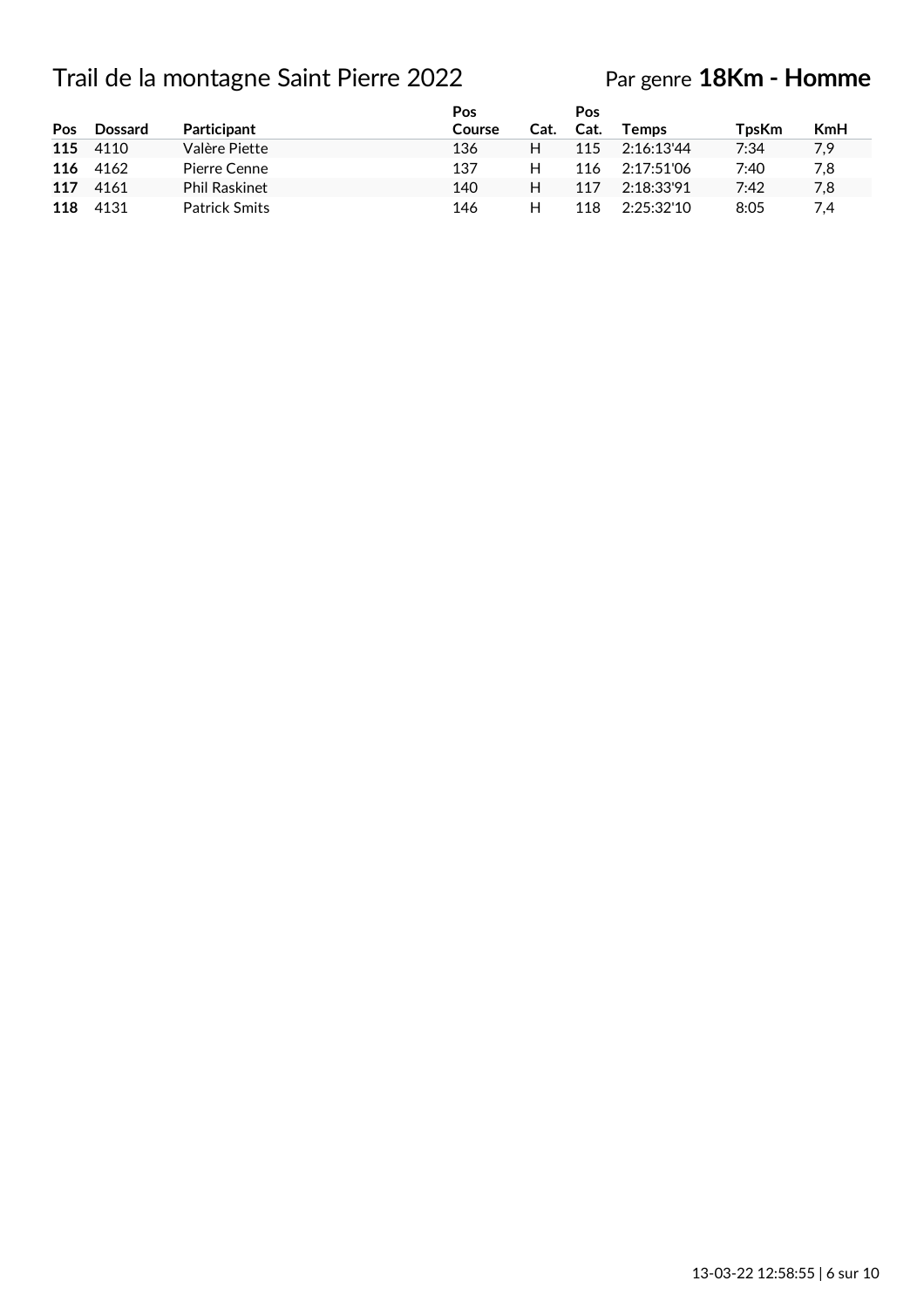# Trail de la montagne Saint Pierre 2022 Par genre **18Km - Femme**

|                |                |                         | Pos    |      | Pos            |              |              |            |
|----------------|----------------|-------------------------|--------|------|----------------|--------------|--------------|------------|
| Pos            | <b>Dossard</b> | Participant             | Course | Cat. | Cat.           | <b>Temps</b> | <b>TpsKm</b> | <b>KmH</b> |
| $\mathbf{1}$   | 4160           | Carole Binoche          | 37     | F    | $\mathbf{1}$   | 1:39:59'67   | 5:34         | 10,8       |
| $\overline{2}$ | 4079           | Mary Laming             | 46     | F    | $\overline{2}$ | 1:42:05'81   | 5:40         | 10,6       |
| 3              | 4138           | Jenny Ten Haaf          | 51     | F    | 3              | 1:44:12'16   | 5:47         | 10,4       |
| 4              | 4168           | Stéphanie Julémont      | 62     | F    | 4              | 1:49:08'76   | 6:04         | 9,9        |
| 5              | 4091           | Caroline Lepiemme       | 64     | F    | 5              | 1:49:12'95   | 6:04         | 9,9        |
| 6              | 4107           | Evelyne Paquet          | 70     | F    | 6              | 1:50:49'62   | 6:10         | 9,7        |
| 7              | 4081           | Isabelle Laurent        | 71     | F    | 7              | 1:50:55'15   | 6:10         | 9,7        |
| 8              | 4145           | Tara Van Delm           | 73     | F    | 8              | 1:51:16'64   | 6:11         | 9,7        |
| 9              | 4008           | Sandra Beurskens        | 79     | F    | 9              | 1:54:30'33   | 6:22         | 9,4        |
| 10             | 4042           | Deborah Dessart         | 84     | F    | 10             | 1:55:27'11   | 6:25         | 9,4        |
| 11             | 4109           | Geneviève Peters        | 93     | F    | 11             | 1:57:51'35   | 6:33         | 9,2        |
| 12             | 4093           | Sarah Lhoest            | 101    | F    | 12             | 1:59:38'61   | 6:39         | 9,0        |
| 13             | 4132           | Florence Somja          | 102    | F    | 13             | 1:59:42'10   | 6:39         | 9,0        |
| 14             | 4128           | Nancy Schosse           | 108    | F    | 14             | 2:02:25'19   | 6:48         | 8,8        |
| 15             | 4075           | Bernadette Joskin       | 117    | F    | 15             | 2:04:47'25   | 6:56         | 8,7        |
| 16             | 4034           | Charlotte Dejace        | 123    | F    | 16             | 2:08:40'67   | 7:09         | 8,4        |
| 17             | 4163           | Ine Donne               | 124    | F    | 17             | 2:09:46'82   | 7:13         | 8,3        |
| 18             | 4122           | Carine Roi              | 130    | F    | 18             | 2:13:03'69   | 7:23         | 8,1        |
| 19             | 4135           | Vanessa Stallenberg     | 132    | F    | 19             | 2:14:03'84   | 7:27         | 8,1        |
| 20             | 4004           | Karin Barnabe           | 134    | F    | 20             | 2:16:12'17   | 7:34         | 7,9        |
| 21             | 4016           | Nadine Bury             | 135    | F    | 21             | 2:16:13'10   | 7:34         | 7,9        |
| 22             | 4133           | <b>Sandy Sonaers</b>    | 138    | F    | 22             | 2:18:12'29   | 7:41         | 7,8        |
| 23             | 4031           | Isabelle Dechamps       | 139    | F    | 23             | 2:18:13'82   | 7:41         | 7,8        |
| 24             | 4087           | Vinciane Lecoq          | 141    | F    | 24             | 2:20:50'14   | 7:49         | 7,7        |
| 25             | 4137           | Laurane Sterck          | 142    | F    | 25             | 2:24:27'02   | 8:02         | 7,5        |
| 26             | 4051           | Maurine Espreux         | 143    | F    | 26             | 2:24:28'50   | 8:02         | 7,5        |
| 27             | 4136           | Julie Sterck            | 144    | F    | 27             | 2:24:29'38   | 8:02         | 7,5        |
| 28             | 4061           | Régine Gretry           | 145    | F    | 28             | 2:25:04'77   | 8:04         | 7,4        |
| 29             | 4069           | Françoise Hubert        | 147    | F    | 29             | 2:25:33'76   | 8:05         | 7,4        |
| 30             | 4129           | Murielle Servais        | 148    | F    | 30             | 2:25:36'35   | 8:05         | 7,4        |
| 31             | 4174           | <b>Christine Renard</b> | 149    | F    | 31             | 2:25:36'55   | 8:05         | 7,4        |
| 32             | 4143           | Pascale Urbain          | 150    | F    | 32             | 2:25:37'20   | 8:05         | 7,4        |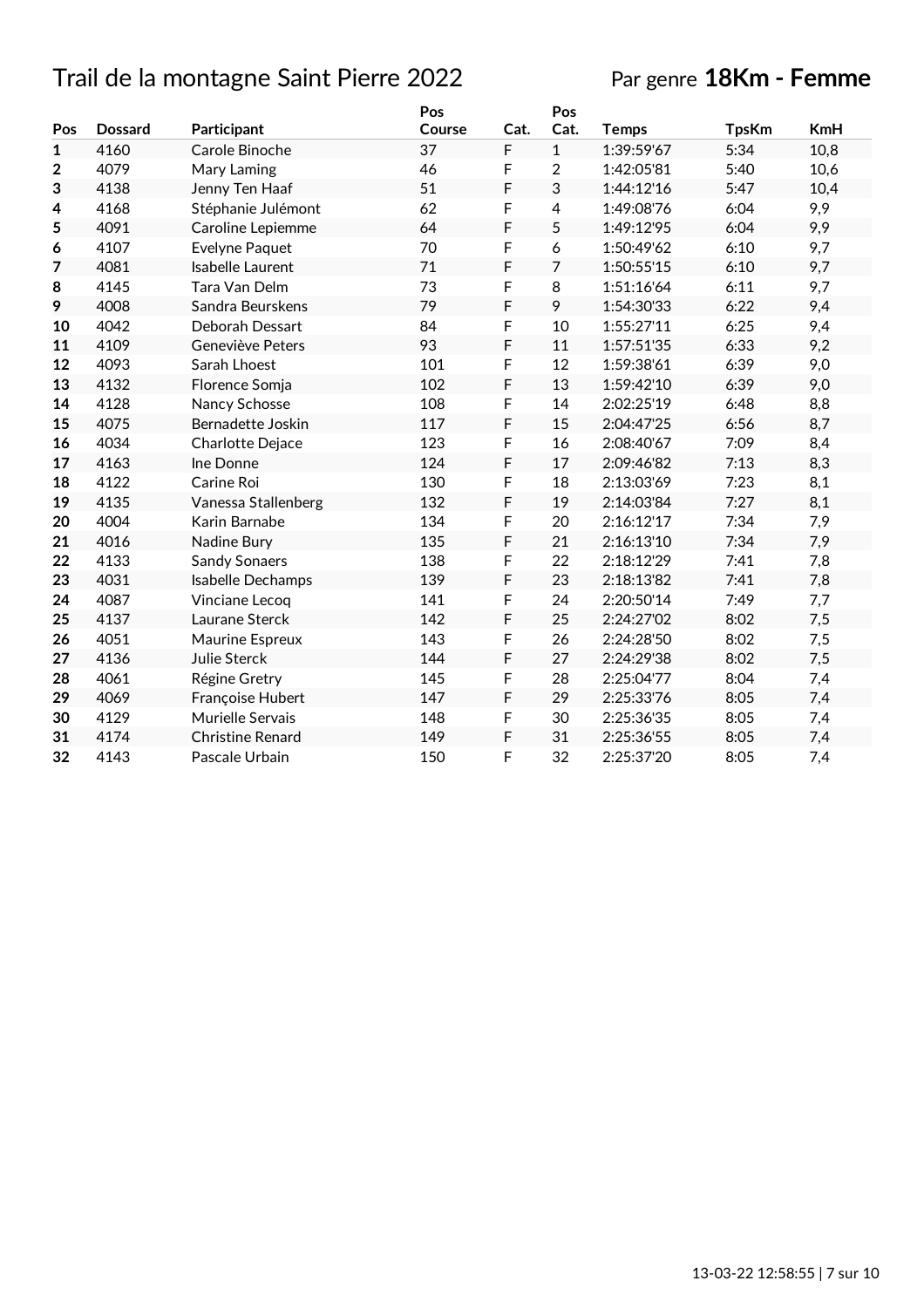# Trail de la montagne Saint Pierre 2022 Par genre **7Km - Homme**

|              |                |                          | Pos            |                | Pos            |              |              |            |
|--------------|----------------|--------------------------|----------------|----------------|----------------|--------------|--------------|------------|
| Pos          | <b>Dossard</b> | Participant              | Course         | Cat.           | Cat.           | <b>Temps</b> | <b>TpsKm</b> | <b>KmH</b> |
| $\mathbf{1}$ | 2578           | Jo Vrancken              | $\mathbf{1}$   | H              | $\mathbf{1}$   | 0:27:00'03   | 3:52         | 15,6       |
| $\mathbf 2$  | 2525           | <b>Kevin Doucet</b>      | $\overline{2}$ | H              | $\overline{2}$ | 0:28:15'64   | 4:02         | 14,9       |
| 3            | 2567           | Simon Scohier            | 3              | H              | 3              | 0:28:26'95   | 4:04         | 14,8       |
| 4            | 2542           | Max Joseph               | 4              | H              | $\overline{4}$ | 0:28:29'71   | 4:04         | 14,7       |
| 5            | 2579           | Stijn Vanderbeuken       | 5              | H              | 5              | 0:31:24'61   | 4:29         | 13,4       |
| 6            | 2570           | Julien Van Leeuw         | 6              | $\overline{H}$ | 6              | 0:31:52'64   | 4:33         | 13,2       |
| 7            | 2548           | Lukas Lieutenant         | 8              | $\overline{H}$ | $\overline{7}$ | 0:34:17'91   | 4:54         | 12,2       |
| 8            | 2562           | Jérôme Rutten            | 9              | $\overline{H}$ | 8              | 0:34:33'02   | 4:56         | 12,2       |
| 9            | 2539           | Lionel Jacques           | 10             | $\overline{H}$ | 9              | 0:34:57'40   | 4:59         | 12,0       |
| 10           | 2521           | Harrie Darding           | 12             | $\overline{H}$ | 10             | 0:36:18'04   | 5:11         | 11,6       |
| 11           | 2513           | Seraphin Claeys          | 13             | H              | 11             | 0:36:32'28   | 5:13         | 11,5       |
| 12           | 2580           | Marc Chaineux            | 17             | H              | 12             | 0:38:45'31   | 5:32         | 10,8       |
| 13           | 2565           | Geoffrey Ruymaekers      | 19             | H              | 13             | 0:39:34'28   | 5:39         | 10,6       |
| 14           | 2546           | Corentin Leclère         | 20             | H              | 14             | 0:40:05'92   | 5:44         | 10,5       |
| 15           | 2556           | Sandro Mucci             | 21             | H              | 15             | 0:40:33'50   | 5:47         | 10,4       |
| 16           | 2512           | <b>Patrick Claessens</b> | 22             | H              | 16             | 0:41:34'62   | 5:56         | 10,1       |
| 17           | 2505           | Grégory Barbucci         | 23             | H              | 17             | 0:41:34'92   | 5:56         | 10,1       |
| 18           | 2527           | <b>Alain Fivet</b>       | 24             | $\mathsf{H}%$  | 18             | 0:41:51'65   | 5:59         | 10,0       |
| 19           | 2528           | Benoît Garcia            | 26             | H              | 19             | 0:42:59'58   | 6:08         | 9,8        |
| 20           | 2547           | Thierry Libert           | 30             | H              | 20             | 0:45:29'85   | 6:30         | 9,2        |
| 21           | 2576           | Hugo Vanbrabant          | 32             | H              | 21             | 0:45:38'75   | 6:31         | 9,2        |
| 22           | 2559           | Matti Quadvlieg          | 34             | H              | 22             | 0:46:28'34   | 6:38         | 9,0        |
| 23           | 2545           | Ralph Laverdeur          | 35             | Η              | 23             | 0:46:33'70   | 6:39         | 9,0        |
| 24           | 2530           | Joshua Garcia            | 37             | H              | 24             | 0:47:03'43   | 6:43         | 8,9        |
| 25           | 2564           | Willibrord Rutten        | 40             | H              | 25             | 0:48:49'67   | 6:59         | 8,6        |
| 26           | 2574           | <b>Brice Warnotte</b>    | 47             | H              | 26             | 0:51:24'17   | 7:20         | 8,2        |
| 27           | 2581           | Henry Hardy              | 49             | H              | 27             | 0:52:34'74   | 7:31         | 8,0        |
| 28           | 2507           | <b>Marlon Beckers</b>    | 50             | $\mathsf{H}%$  | 28             | 0:53:04'58   | 7:35         | 7,9        |
| 29           | 2526           | <b>Olivier Fissette</b>  | 52             | H              | 29             | 0:57:17'18   | 8:11         | 7,3        |
| 30           | 2551           | Eric Maka                | 53             | H              | 30             | 0:57:17'61   | 8:11         | 7,3        |
| 31           | 2501           | Frédéric Adant           | 57             | H              | 31             | 0:57:44'24   | 8:15         | 7,3        |
| 32           | 2522           | Benoît Declerck          | 60             | Н              | 32             | 1:00:09'82   | 8:35         | 7,0        |
| 33           | 2541           | Didier Jedrzejski        | 61             | H              | 33             | 1:00:34'32   | 8:39         | 6,9        |
| 34           | 2584           | Scott Bloomfield         | 64             | H              | 34             | 1:08:31'76   | 9:47         | 6,1        |
| 35           | 2575           | Louis Warnotte           | 65             | H              | 35             | 1:40:50'59   | 14:25        | 4,2        |